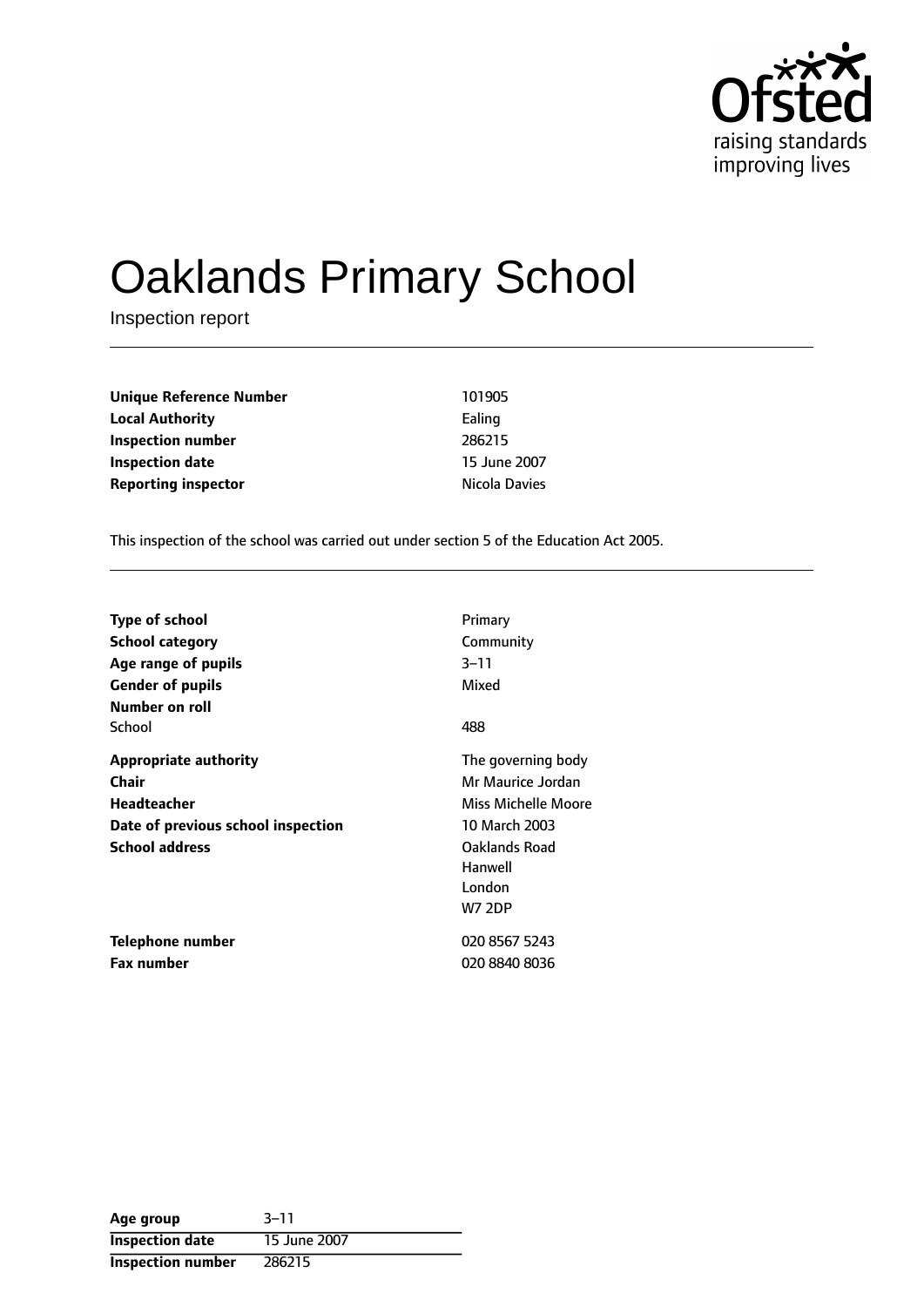.

© Crown copyright 2007

#### Website: www.ofsted.gov.uk

This document may be reproduced in whole or in part for non-commercial educational purposes, provided that the information quoted is reproduced without adaptation and the source and date of publication are stated.

Further copies of this report are obtainable from the school. Under the Education Act 2005, the school must provide a copy of this report free of charge to certain categories of people. A charge not exceeding the full cost of reproduction may be made for any other copies supplied.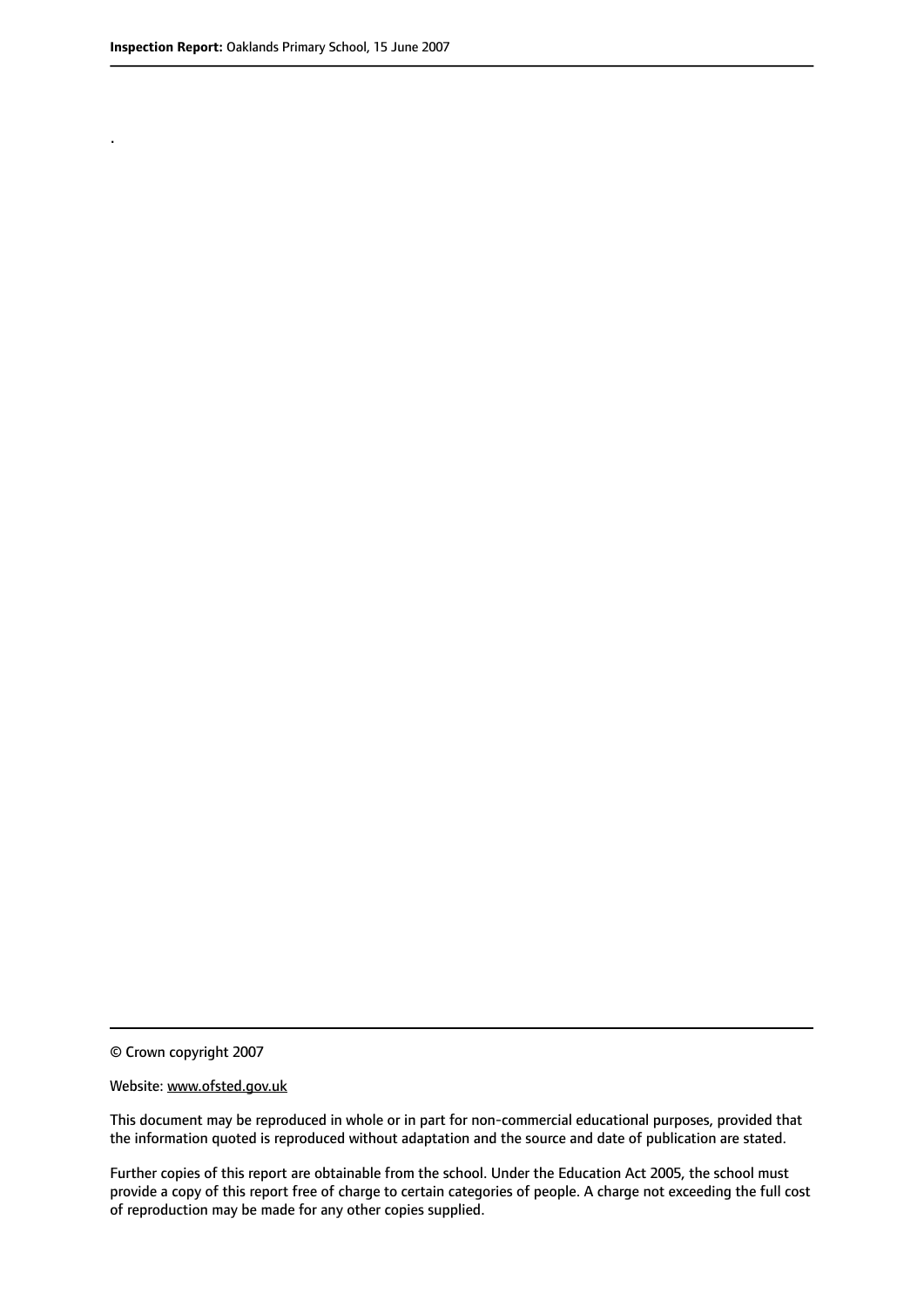# **Introduction**

The inspection was carried out by an Additional Inspector. A Childcare Inspector carried out an inspection of the day care at the same time.

# **Description of the school**

This is a large primary school with a Nursery. It also operates an out of school club. Approximately half of the pupils are of White British heritage and half are drawn from a very wide range of minority ethnic heritages. Approximately one third of pupils are bilingual. Around one in ten pupils are at the early stages of learning English as an additional language. The percentage of pupils eligible for free school meals is well above average as is the percentage of pupils identified as having learning difficulties and disabilities.

The new headteacher took up her post 7 weeks before the inspection.

## **Key for inspection grades**

| Grade 1 | Outstanding  |
|---------|--------------|
| Grade 2 | Good         |
| Grade 3 | Satisfactory |
| Grade 4 | Inadequate   |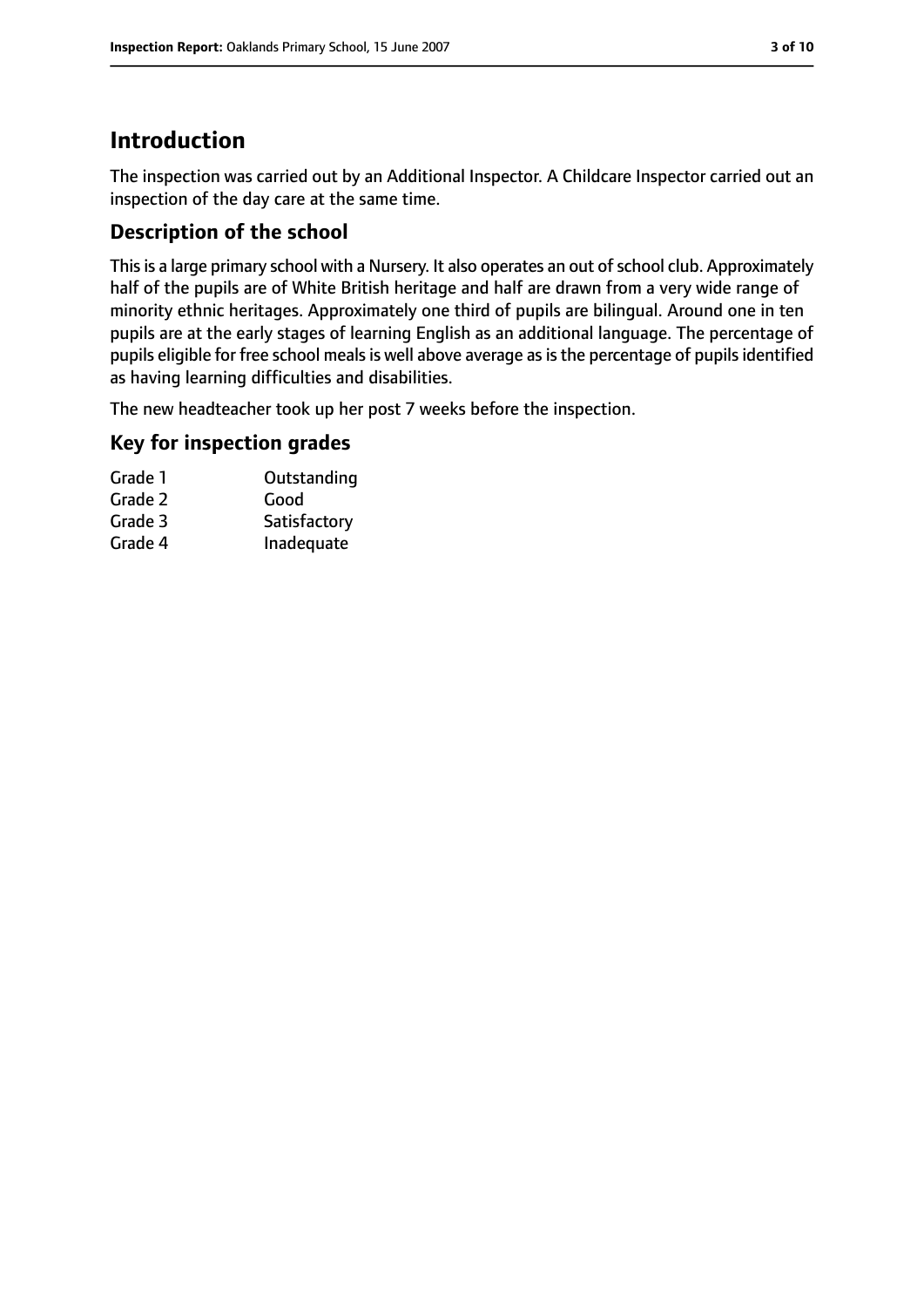# **Overall effectiveness of the school**

#### **Grade: 2**

This popular school provides a good education for its pupils. Parents value the education it provides and speak warmly of its 'approachable staff' and 'happy pupils'. Since the time of the previous inspection, many aspects of the school have been improved. For example, standards in national tests at the end of Year 6 have risen steadily and are now above average. Achievement overall is good. Over the past 18 months, staff have introduced a good system to track pupils' attainment and progress. This is used well to identify the diverse needs and talents of pupils and so provide extra support or challenge. Similarly, teaching and learning are well monitored by senior staff and co-ordinators. This has indicated that, whilst teaching is good overall and leads to good progress, there is some variability. As a result, although most pupils achieve well, there are sometimes inconsistencies between classes and year groups.

Children join the Foundation Stage with a very wide range of skills and experiences. A significant proportion has less well developed communication skills in English than is usual for children of their age. A wide range of activities encourages them to make good gains in their learning. These now include regular opportunities for all children, including those in the Reception classes, to learn outdoors. Overall standards on entry to the school are average although children's attainment in early reading and writing is a weaker area. A recent focus on this has been effective, both within the Foundation stage and across Years 1 and 2. Pupils made good progress in their reading and writing this year.

The school caters well for pupils with learning difficulties and disabilities. This is a strong element of the good quality of care, guidance and support at the school. As a result, pupils' personal development and well being are good. Pupils are proud of their school and enjoy their lessons and varied activities. They have good attitudes to learning and to each other. As they say 'Nearly all the school helps each other'.

The many improvements are the result of good leadership and management and show the school's good capacity to improve. Senior staff and teachers have been involved well in making changes and improving the education that the school provides. They know the school well. Although there are good systems to communicate with parents, including a parents' forum, the inspection survey indicated that a very small minority of parents' would like to see the communication improved. The new headteacher already has plans to address this, for example through a 'vision day' with parents to begin the next chapter in the long history of this school.

## **What the school should do to improve further**

- Make better use of the school's regular monitoring and evaluation of teaching and learning to ensure consistency in teaching and pupils' progress
- Involve all parents in regularly identifying the school's strengths and weaknesses

# **Achievement and standards**

#### **Grade: 2**

Achievement is good. Standards are above average and have risen significantly over the past five years. For example, in the Year 6 national tests in 2006, standards in English and mathematics were a little above average and well above average in science. This represents good progress overall from pupils' starting points and very good progress between Years 3 and 6. Standards at the end of Year 2 have also improved although this has been less marked and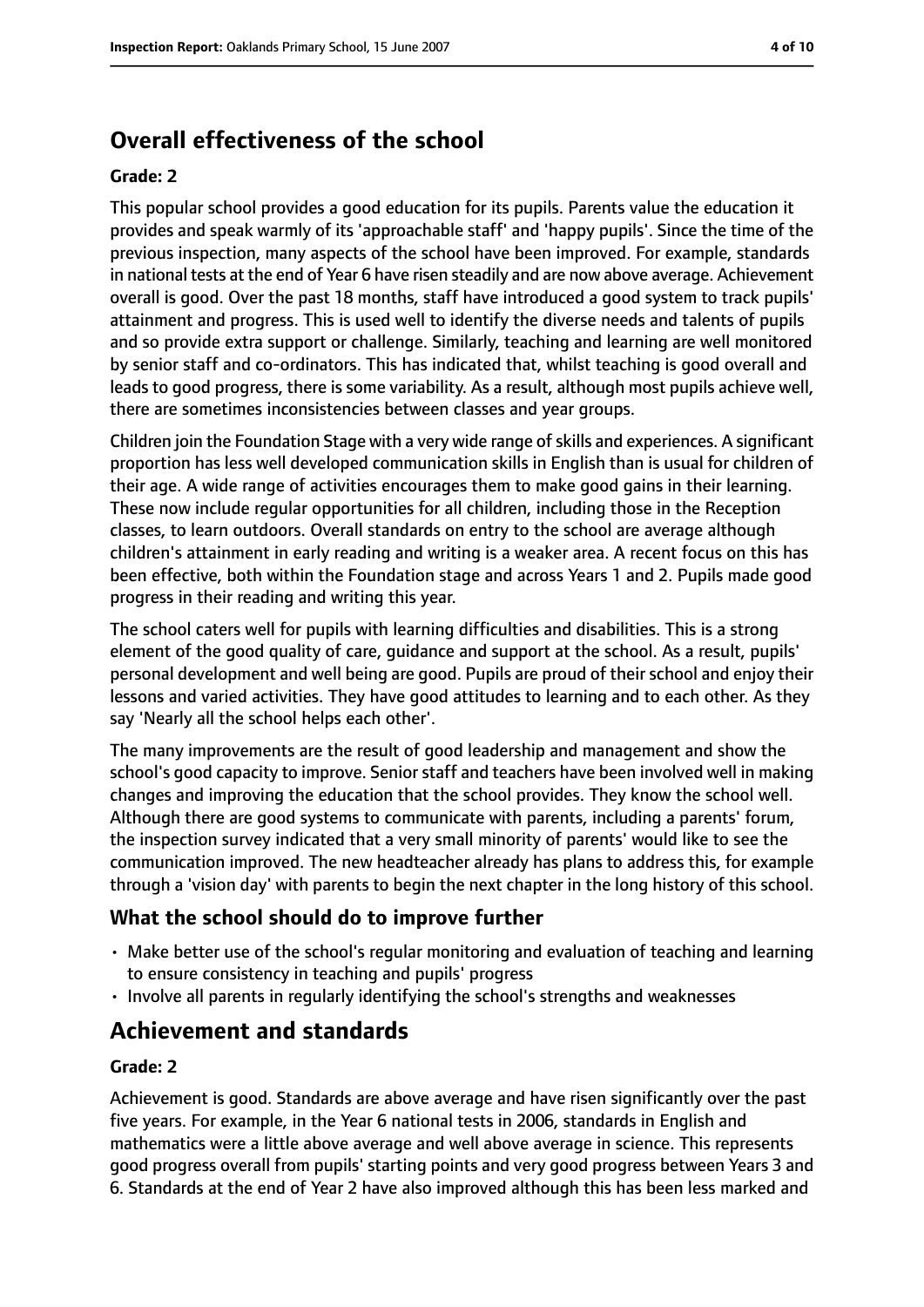less consistent. For example, this year the results in Year 2 national assessments have fallen. However, inspection evidence confirms that despite this 'dip', the progress of younger pupils has been good through this year, and most have made above expected progress. In part, this is due to the success of a recent focus on developing pupils' awareness of phonics in their reading, writing and spelling across the Foundation Stage and Years 1 and 2. It has also been supported by the improved tracking and target setting system which the school now has in place. This helps teachers to 'see' exactly where their pupils are and identify those who need extra help or challenge.

# **Personal development and well-being**

#### **Grade: 2**

Pupils' personal development and well-being, including their spiritual, moral, social and cultural development, are good. They enjoy their education a good deal, attend regularly and show a keen pride in their school's long history. Behaviour in lessons and around the school is good. Whilst pupils recognise that there is some poorer behaviour, they have responded well to initiatives this year to improve this. For example, they display a keen rivalry in the weekly competition for the class which showsthe best behaviour in entering and leaving the playground. They are similarly enthusiastic about keeping fit and healthy. The school council is particularly proud of initiatives they have contributed to this, for example the climbing frame, improvements to the toilets and providing useful feedback on school meals. Pupils show a good understanding of the democratic process and of the diversity of cultures and languages in the school. As a result, racism is rare. This helps pupils feel safe in school as does knowing that there is someone they can turn to if they are in difficulty, such as older 'playground friends'. Pupils gain in confidence and skills as they go through the school. They enjoy getting involved in organising fund raising events. The school has identified that they do not have enough opportunities to develop their economic and enterprise skills to prepare them for the future.

# **Quality of provision**

## **Teaching and learning**

## **Grade: 2**

Teaching and learning are good overall. Teachers make clear what pupils are going to learn and match work well to the different abilities in their classes. As a result, pupils say that their work is generally just right for them. Where teaching is only satisfactory, teachers do not match activities well enough to what they want to achieve. As a result, the pace of learning slows. However, in all cases, pupils are confident that teachers are 'fair' and will always help if they 'get stuck'. A successful focus on meeting the needs of pupils who are learning English as an additional language ensures that these pupils make good progress in acquiring the academic English they need to do well in their studies. This has had benefits for all pupils, for example through a focus on speaking and listening activities and clarifying key ideas in lessons. Support staff make a valuable contribution to lessons, encouraging pupils' efforts and probing their understanding with good questions.

## **Curriculum and other activities**

#### **Grade: 2**

The curriculum is good overall and covers a wide range of interesting learning activities and experiences. Although the focus is on developing pupils' basic skills, particularly in the early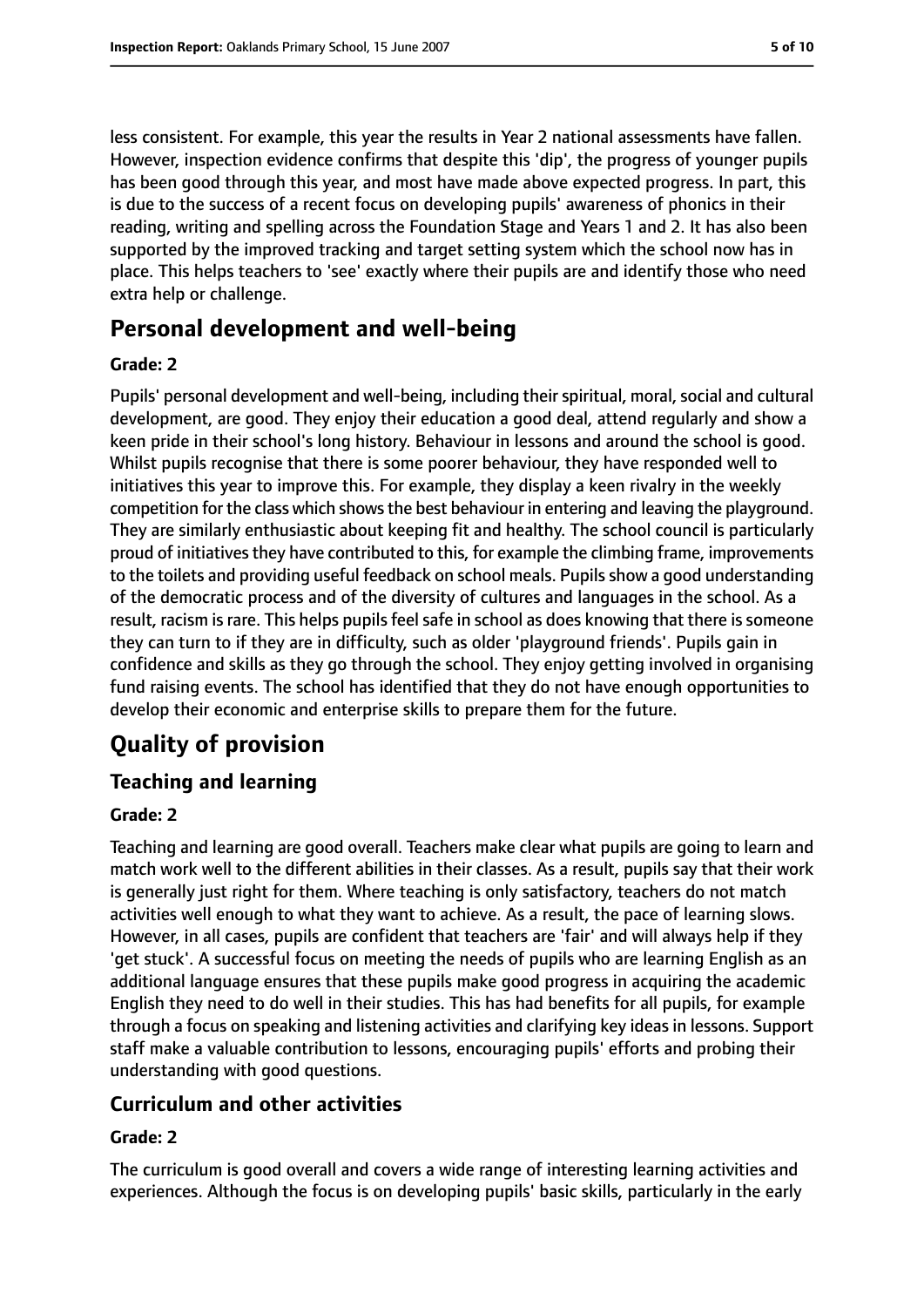years of the school, good attention is paid to creative activities alongside this and to links between subjects. Pupils also benefit greatly from opportunities for some specialist teaching in subjects such as music and physical education. Pupils enjoy using technology to enhance their learning. They are particularly pleased with their improved computer suite.

Pupils enjoy a good range of well attended activities outside of school hours. These include sporting and creative activities, such as jogging or cookery clubs. Other activities such as a residential trip in Year 6 and educational visits and visitors enliven the pupils' learning and contribute to their good personal development and skills.

The curriculum in the Foundation Stage mixes learning through play with more formal sessions. It includes regular access to outdoor learning. This is a significant improvement since the last inspection although the school has identified that this could be further enhanced.

## **Care, guidance and support**

#### **Grade: 2**

Care, guidance and support are good. Friendly relationships with parents help children settle well to learning in the Foundation Stage. These good relationships continue across the school. For example, the well-written school brochure has a section addressing common questions and worries which prepare new parents well. Similarly, many parents commented positively on how teachers take time to discuss any concerns they may have. Pupils with learning difficulties and disabilities receive well targeted support which helps them to make good progress. This includes regular feedback and progress reports to parents. There are also good links with outside agencies which are well used to support more vulnerable pupils and others with particular needs.

Although pupils have targets which are shared with parents, these are not always understood and referred to by pupils.

# **Leadership and management**

#### **Grade: 2**

The impact of leadership and management since the time of the previous inspection has been good. Two successful examples include the development of the school's tracking system and improvements to the Foundation Stage. Senior staff and subject co-ordinators have worked well together to monitor and improve teaching and learning. This has included the regular monitoring of lessons, as well as looking at pupils' work and talking to pupils about their learning. Insights from this process are included well in plans to improve the school. However, the school has recognised that these plans should be tied more closely to the tracking of pupils' progress. The new headteacher and senior staff are currently evaluating what has been achieved and what needs to be pursued further. As a result, they are beginning to create their new shared plan for action.

Governors are very supportive of the school. They are involved well in some aspects of school improvement and provide good support to staff and senior managers. A weaker area is the rigour with which they ensure they meet all their statutory duties, particularly during this period of transition.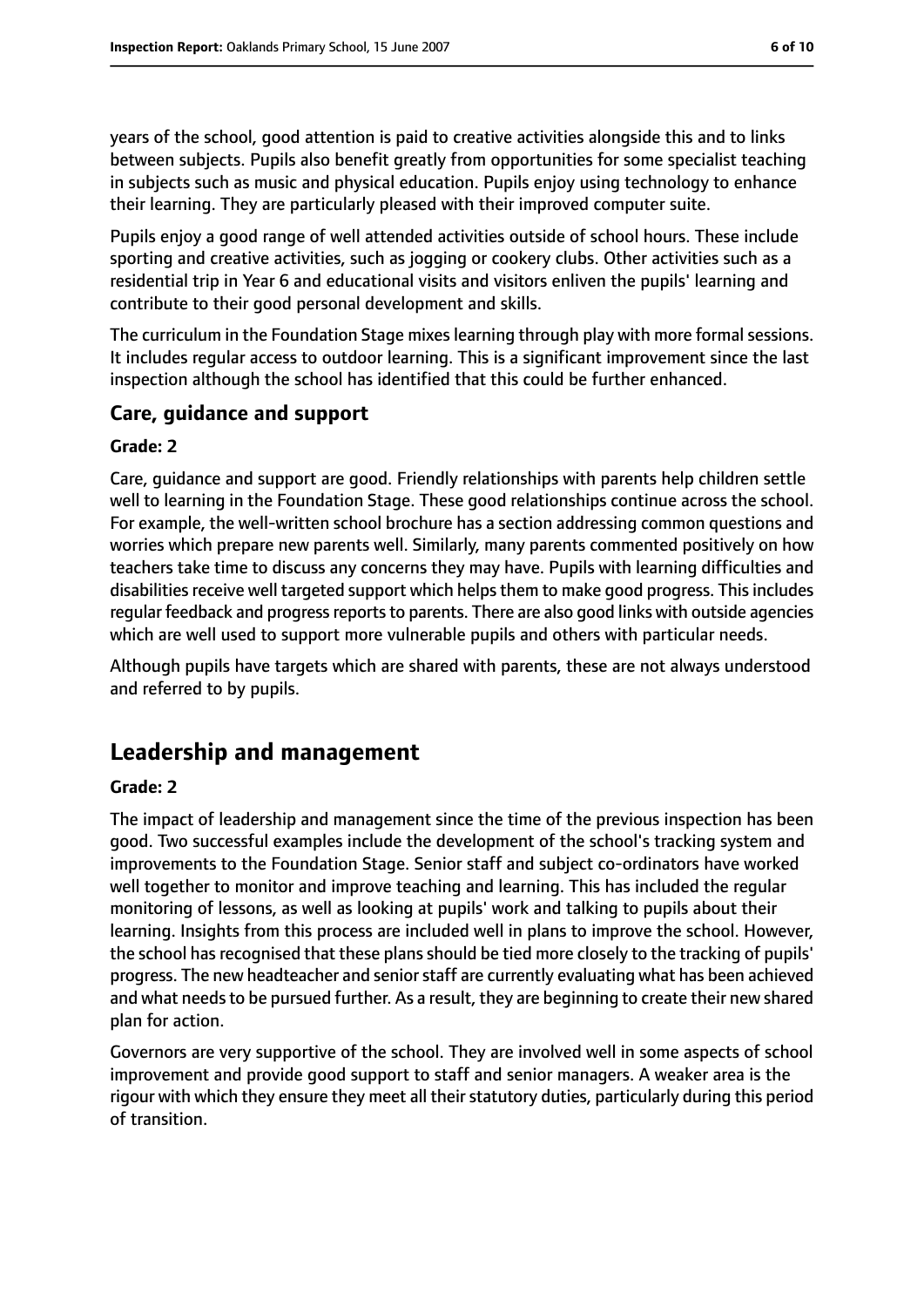**Any complaints about the inspection or the report should be made following the procedures set out in the guidance 'Complaints about school inspection', which is available from Ofsted's website: www.ofsted.gov.uk.**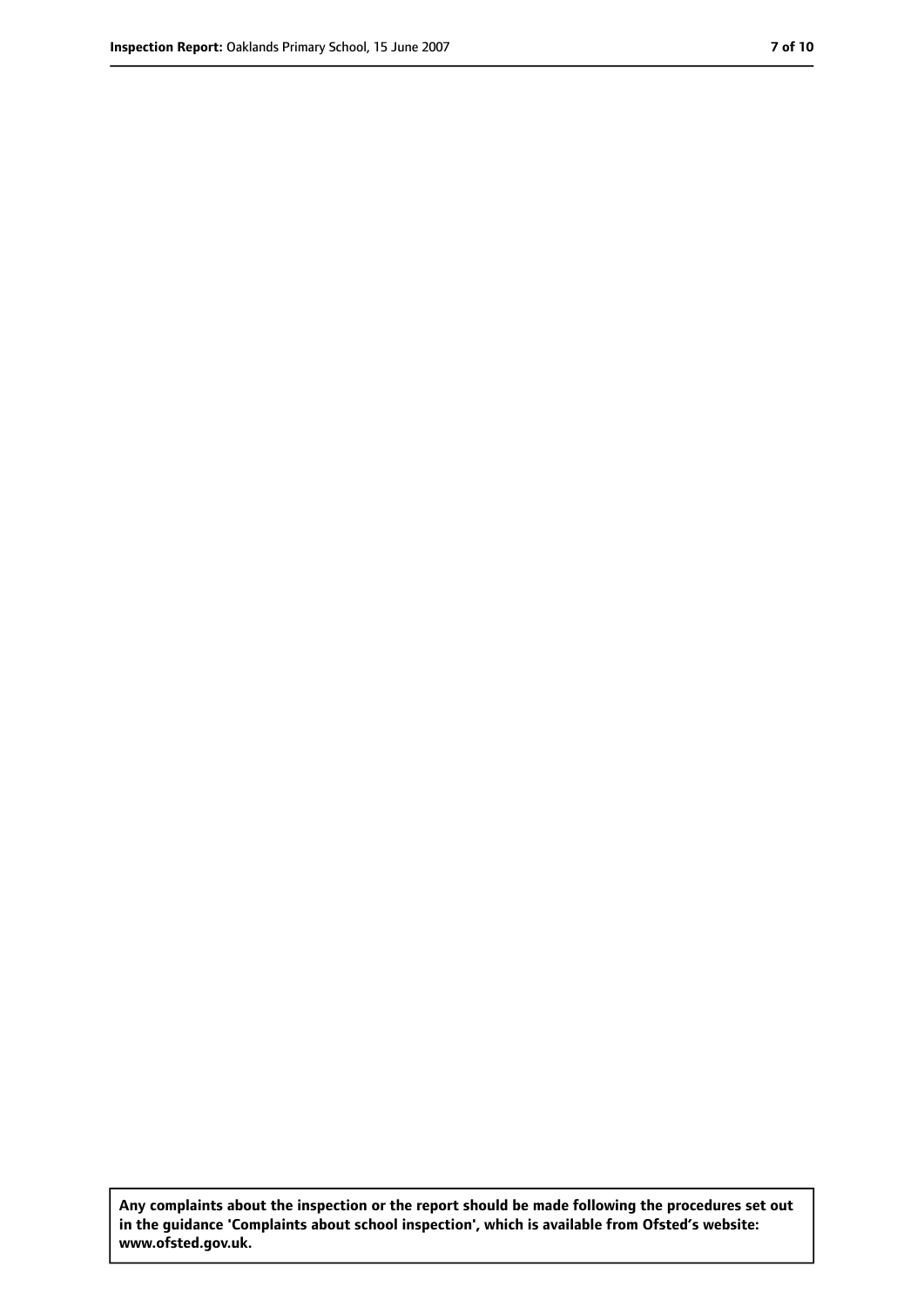#### **Annex A**

# **Inspection judgements**

| Key to judgements: grade 1 is outstanding, grade 2 good, grade 3 satisfactory, and grade 4 $\,$ | <b>School</b>  |
|-------------------------------------------------------------------------------------------------|----------------|
| inadequate                                                                                      | <b>Overall</b> |

## **Overall effectiveness**

| How effective, efficient and inclusive is the provision of education, integrated<br>care and any extended services in meeting the needs of learners? |     |
|------------------------------------------------------------------------------------------------------------------------------------------------------|-----|
| How well does the school work in partnership with others to promote learners'<br>well-being?                                                         |     |
| The quality and standards in the Foundation Stage                                                                                                    |     |
| The effectiveness of the school's self-evaluation                                                                                                    |     |
| The capacity to make any necessary improvements                                                                                                      |     |
| Effective steps have been taken to promote improvement since the last<br>inspection                                                                  | Yes |

## **Achievement and standards**

| How well do learners achieve?                                                                               |  |
|-------------------------------------------------------------------------------------------------------------|--|
| The standards <sup>1</sup> reached by learners                                                              |  |
| How well learners make progress, taking account of any significant variations between<br>groups of learners |  |
| How well learners with learning difficulties and disabilities make progress                                 |  |

## **Personal development and well-being**

| How good is the overall personal development and well-being of the<br>learners?                                  |  |
|------------------------------------------------------------------------------------------------------------------|--|
| The extent of learners' spiritual, moral, social and cultural development                                        |  |
| The behaviour of learners                                                                                        |  |
| The attendance of learners                                                                                       |  |
| How well learners enjoy their education                                                                          |  |
| The extent to which learners adopt safe practices                                                                |  |
| The extent to which learners adopt healthy lifestyles                                                            |  |
| The extent to which learners make a positive contribution to the community                                       |  |
| How well learners develop workplace and other skills that will contribute to<br>their future economic well-being |  |

## **The quality of provision**

| How effective are teaching and learning in meeting the full range of the<br>learners' needs?          |  |
|-------------------------------------------------------------------------------------------------------|--|
| How well do the curriculum and other activities meet the range of needs<br>and interests of learners? |  |
| How well are learners cared for, quided and supported?                                                |  |

 $^1$  Grade 1 - Exceptionally and consistently high; Grade 2 - Generally above average with none significantly below average; Grade 3 - Broadly average to below average; Grade 4 - Exceptionally low.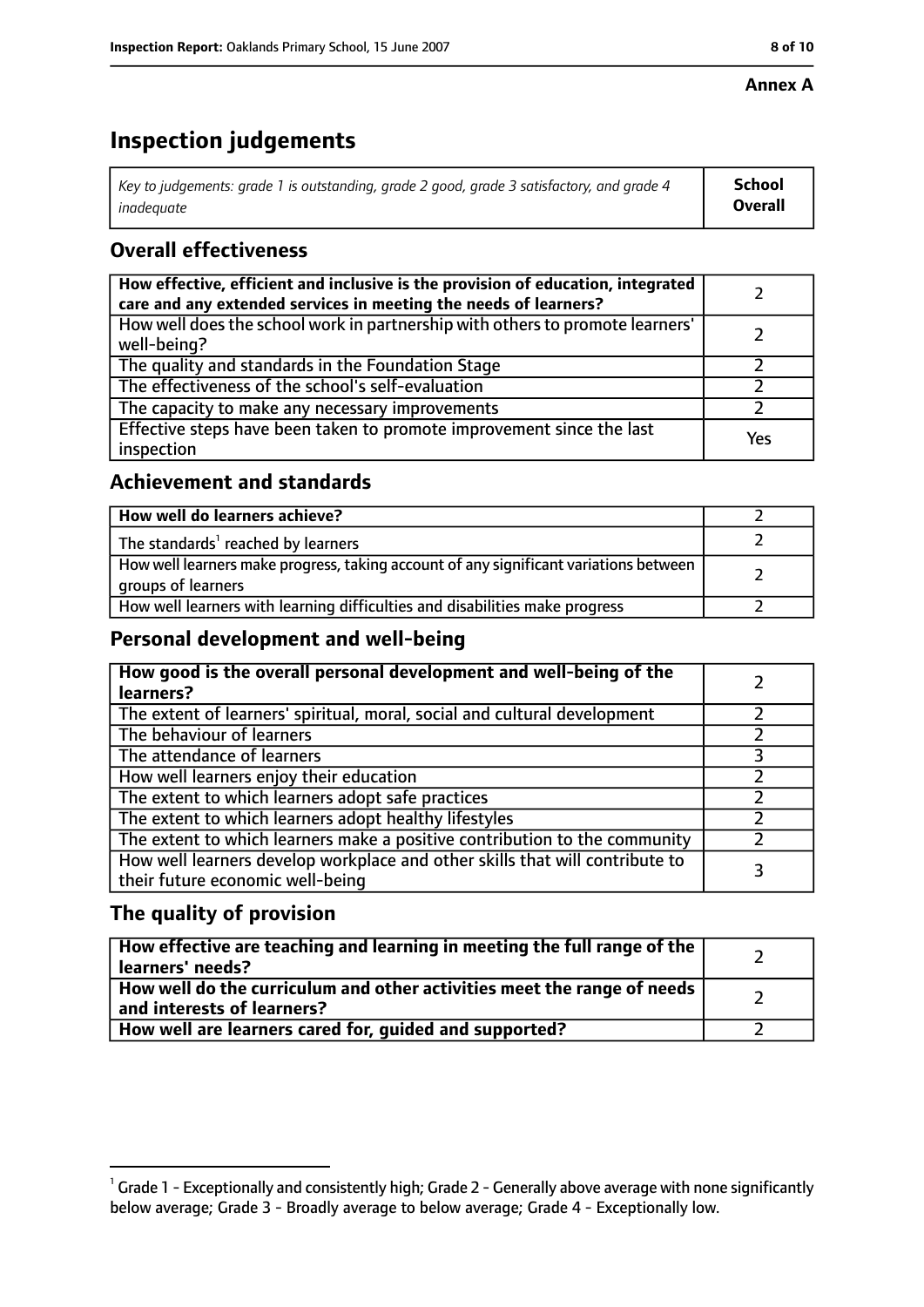# **Leadership and management**

| How effective are leadership and management in raising achievement<br>and supporting all learners?                                              |     |
|-------------------------------------------------------------------------------------------------------------------------------------------------|-----|
| How effectively leaders and managers at all levels set clear direction leading<br>to improvement and promote high quality of care and education |     |
| How effectively performance is monitored, evaluated and improved to meet<br>challenging targets                                                 | 3   |
| How well equality of opportunity is promoted and discrimination tackled so<br>that all learners achieve as well as they can                     |     |
| How effectively and efficiently resources, including staff, are deployed to<br>achieve value for money                                          | 7   |
| The extent to which governors and other supervisory boards discharge their<br>responsibilities                                                  | 3   |
| Do procedures for safequarding learners meet current government<br>requirements?                                                                | Yes |
| Does this school require special measures?                                                                                                      | No  |
| Does this school require a notice to improve?                                                                                                   | No  |